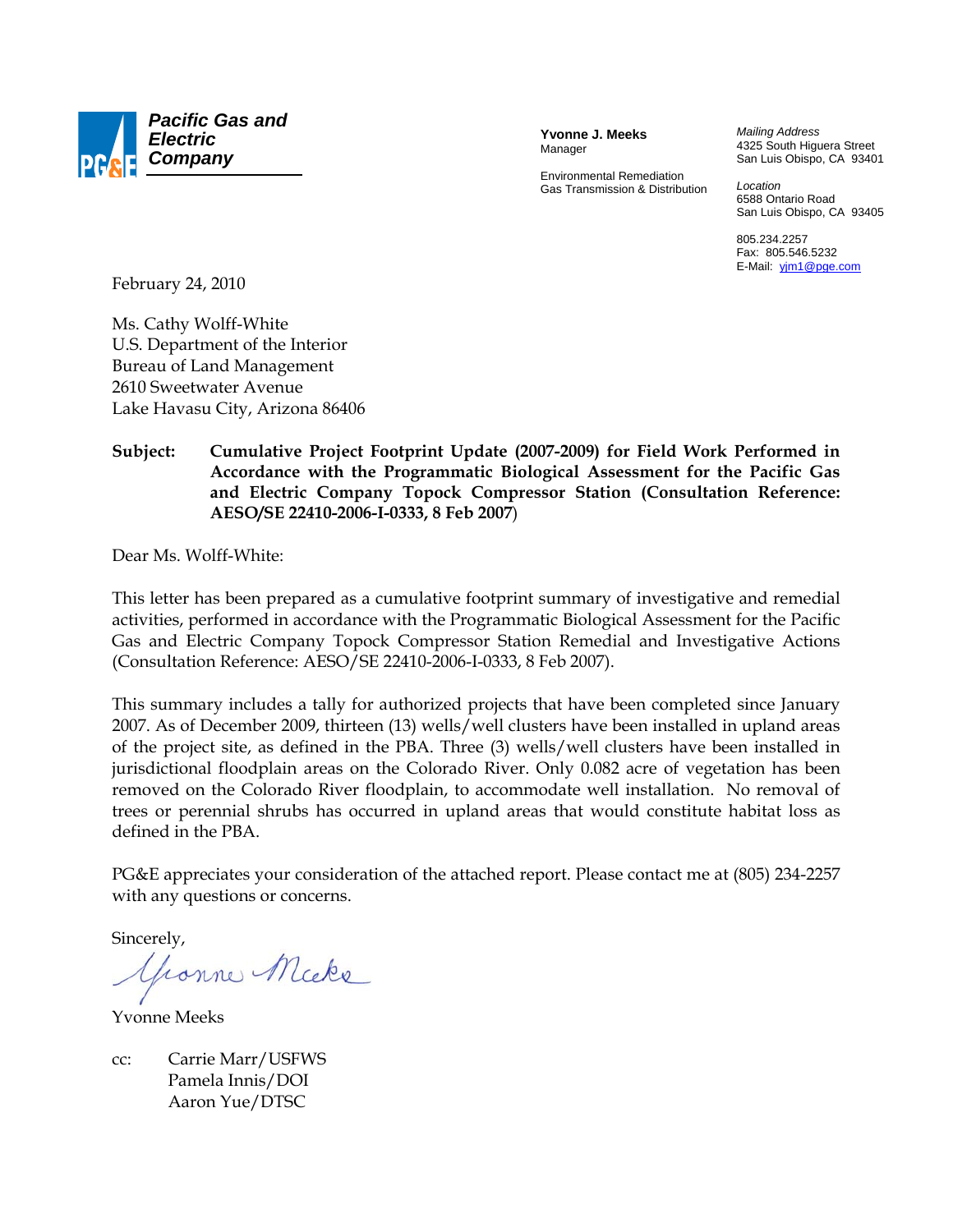## **Cumulative Project Footprint Update (2007-2009) for Field Work Performed in Accordance with the Programmatic Biological Assessment for the Pacific Gas and Electric Company Topock Compressor Station (Consultation Reference: AESO/SE 22410-2006-I-0333, 8 Feb 2007)**

On February 8, 2007, the US Fish and Wildlife Service (FWS, Phoenix, AZ) issued a memorandum (Ref No. 22410-2006-I-0333) to the Bureau of Land Management (BLM, Lake Havasu Field Office), indicating concurrence with effects determinations of a programmatic biological assessment (PBA, CH2M HILL 2007), in compliance with Section 7 of the Endangered Species Act of 1973. The PBA concluded that proposed investigative and remedial activities 'may affect, but not likely adversely affect' the southwestern willow flycatcher (*Empidonax traillii extimus*), Yuma clapper rail (*Rallus longirostris yumanensis*), Mojave desert tortoise (*Gopherus agassizii*), razorback sucker (*Xyrauchen texanus*), and bonytail chub (*Gila elegans*) and its critical habitat in the Colorado River. It was also concluded that there would be "no effect" to the Colorado pikeminnow (*Ptychocheilus lucius*).

Only certain activities on lands owned or managed by the BLM, FWS, or PG&E are covered by the consultation through the end of 2012. Complete descriptions of approved investigative and remedial actions, as well as specific spatial and temporal limitations, are provided in the programmatic biological assessment (CH2M HILL 2007). Covered activities are divided into the following project activity categories:

- 1) Well installation, maintenance, operation, and decommissioning. Up to 30 new well clusters (15 in the floodplain and 15 in the uplands) may be installed and operated. This includes provision for access to well sites.
- 2) Pipeline installation, maintenance, and operation. This includes above- and belowground piping and appurtenances between wells, water-treatment, and water- and waste-management facilities.
- 3) Facility maintenance and operation. Includes water-treatment facilities, water- and waste-management facilities, and *in-situ* treatment operations.
- 4) Colorado River and soil sampling. Includes water sampling (shore, boat and sediment pore water sampling), seismic studies, and soil sampling throughout the project area.
- 5) Road maintenance. Maintenance of roads and paths that access facilities may be needed, to include grading, re-paving, installation of storm water culverts, and similar activities.
- 6) Restoration and mitigation activities. Includes activities to restore areas no longer needed for remediation or investigation activities to their pre-use conditions.
- 7) Emergency activities. In the event of a spill of contaminated water, fire, explosion, vehicle accident, equipment failure, chemical reactions, natural disaster, or medical emergency, response by emergency providers and PG&E personnel or contractors as described in the Hazardous Materials Management Business Plan are covered activities. Additional emergency consultation for particular incidents may be required.

The PBA (Section 3.3.7, page 3-24) defines habitat loss as removal of trees and perennial shrubs. Therefore, at the conclusion of a covered project activity, a 'footprint' is only recorded when the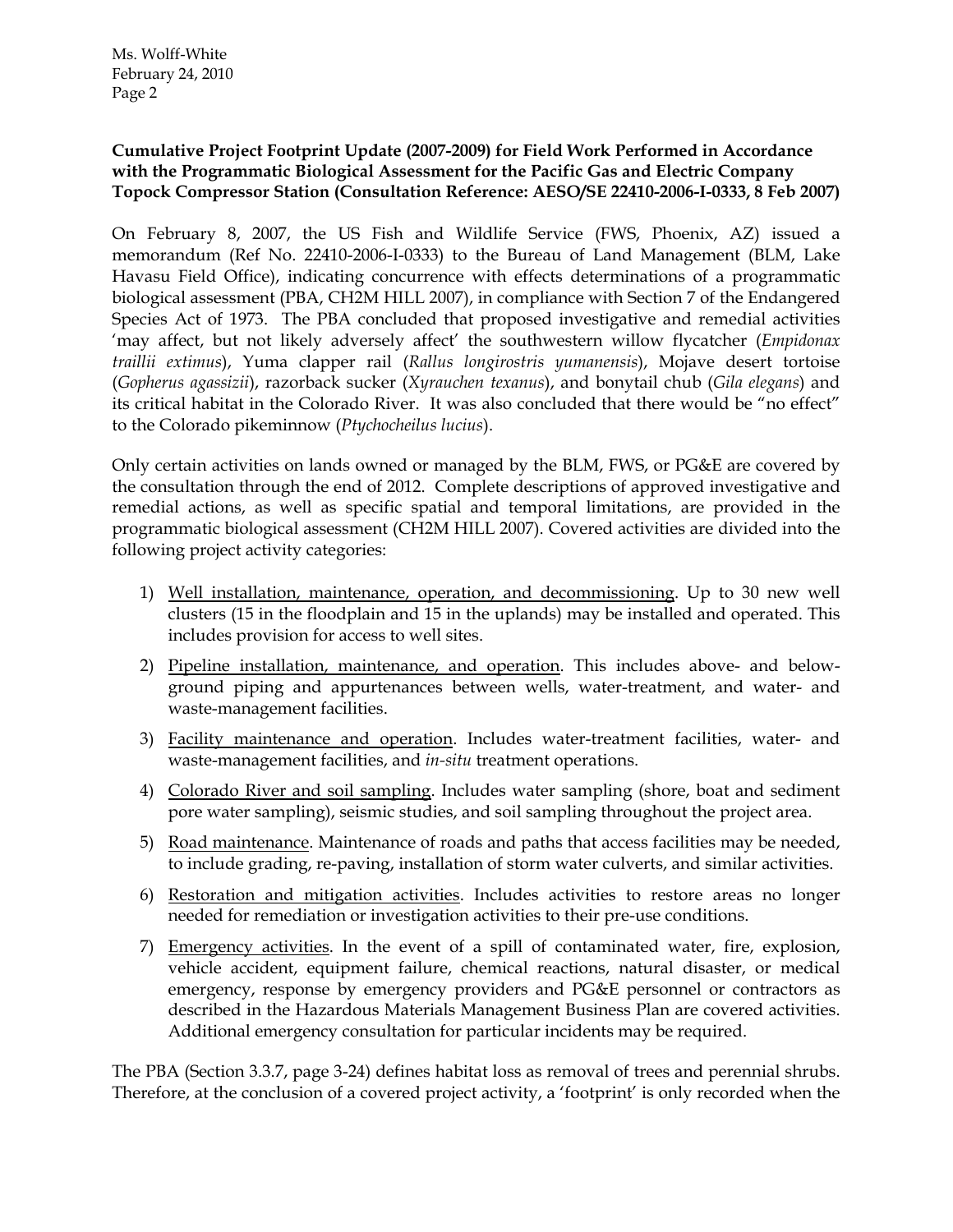covered work activity is not in previously disturbed areas and there is 'habitat loss' as defined by the PBA. Habitat loss is limited to 2.5 acres of floodplain lands and 3.0 acres of upland areas for placement of new facilities, maintenance of existing facilities, and other actions described in the PBA.

# **Tracking and Accounting**

Projects that have been conducted with agency approval, since January 2007, are listed below. Brief descriptions and activity completion dates are included. New well cluster installations (since January 2007), which are limited to 15 on the floodplain and 15 in the upland, are tracked in Table 1. Footprint/disturbance calculations are shown in Table 2.

- California Slant Wells MW-52 and MW-53 were installed on March 30, 2007 below the I-40 bridge. This activity required the removal of 0.082 Acres of vegetation on the Colorado River floodplain (CH2M HILL 2006).
- The Upland In Situ Pilot Test was completed February 23, 2008. Five new well clusters were installed at the MW-24 bench (PT7, PT8, PT9, PTR1, and PTR2). The construction area was previously disturbed and devoid of vegetation (CH2M HILL 2008a).
- Installation of Arizona Monitoring Wells MW-54, MW-55 and MW-56 was completed April 20, 2008. MW-54 was installed under the provisions of the PBA, on federal land, in a pre-disturbed area with no removal of vegetation. MW-55 and MW-56 were installed on private land with no removal of habitat or vegetation (CH2M HILL 2008b).
- Soil Sampling (Part A) was conducted at 27 locations throughout the project area and completed October 24, 2008. All sampling activities were confined to areas with preexisting disturbance and active channels in the desert wash, with no vegetation cleared for mobilization, soil sampling, or demobilization. (CH2M HILL 2008c). Approximately 0.162 acres of temporary disturbance to unvegetated wash active channel occurred to allow equipment access during sampling. All upland soil sampling were conducted on unvegetated previously disturbed areas, therefore, no habitat loss occurred as a result of this activity.
- The East Ravine Groundwater Investigation, involving the installation and development of groundwater monitoring wells, was completed on July 24, 2009. Approximately 0.000745 acres of permanent disturbance within the unvegetated wash from the installation of MW-58 wells (2) occurred. All upland wells; MW-57, MW-59, MW-60, MW-61, MW-62, MW-63, and MW-64 were installed on previously disturbed unvegetated areas which account for 0.00207 acres of permanent disturbance. (CH2M HILL 2009). However, since wells were constructed in unvegetated and previously disturbed areas such as within existing dirt roads and road shoulders, no habitat loss occurred as a result of this activity.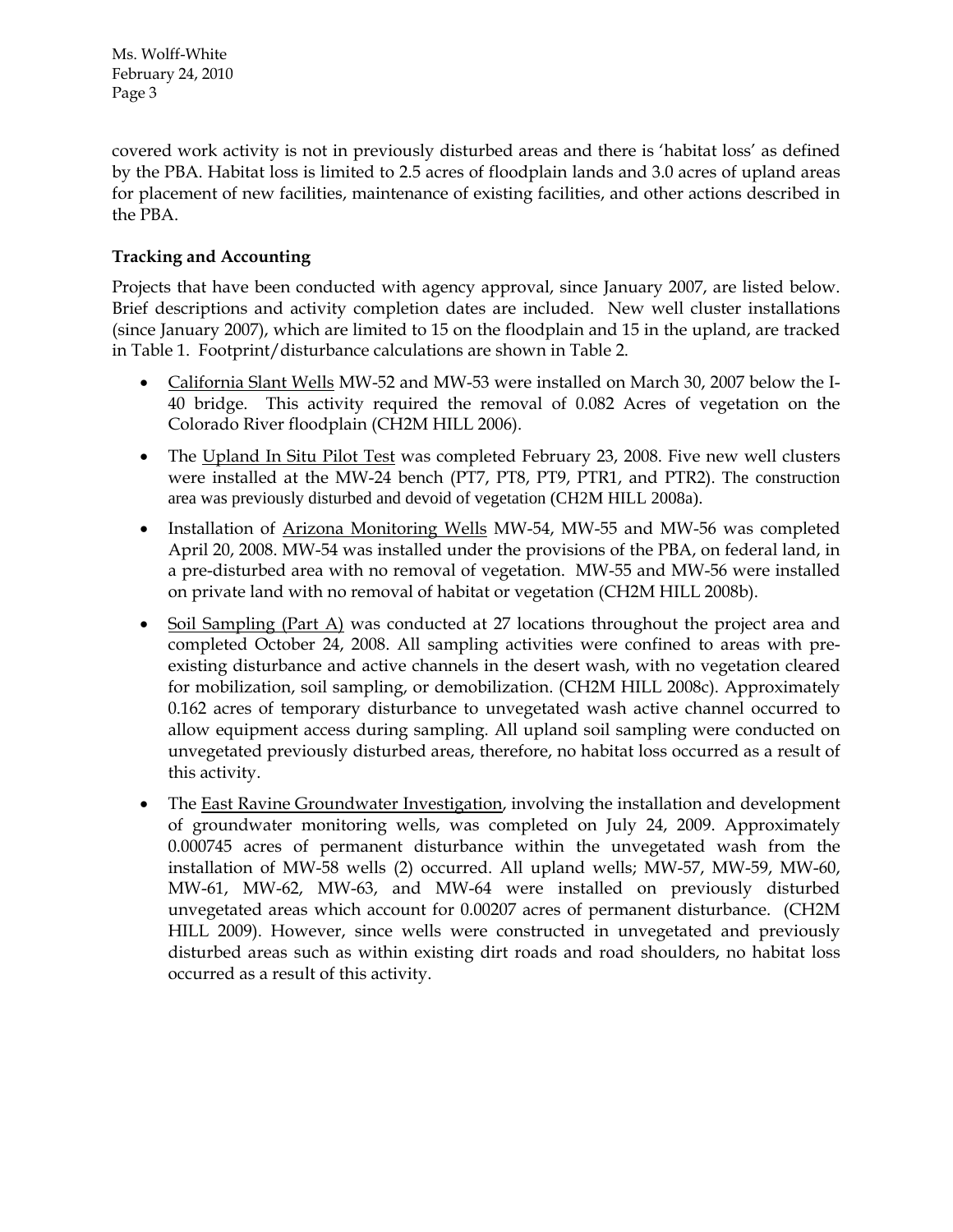| <b>Well Cluster</b> | Floodplain Well No. | Date Install | Upland Well No.  | Date Install |
|---------------------|---------------------|--------------|------------------|--------------|
| Count               |                     | Completed    |                  | Completed    |
|                     | MW-52               | 03-30-2007   | PT7              | 07-18-2007   |
| $\overline{2}$      | MW-53               | 03-30-2007   | PT8              | 07-18-2007   |
| 3                   | $MW-54$             | 04-20-2008   | PT9              | 07-18-2007   |
| $\overline{4}$      |                     |              | PTR1             | 07-18-2007   |
| 5                   |                     |              | PTR <sub>2</sub> | 07-18-2007   |
| 6                   |                     |              | MW-57            | 02-16-2009   |
| 7                   |                     |              | MW-58            | 07-08-2009   |
| 8                   |                     |              | MW-59            | 02-26-2009   |
| 9                   |                     |              | MW-60            | 03-03-2009   |
| 10                  |                     |              | $MW-61$          | 03-13-2009   |
| 11                  |                     |              | MW-62            | 07-07-2009   |
| 12                  |                     |              | MW-63            | 04-08-2009   |
| 13                  |                     |              | MW-64            | 07-11-2009   |
| 14                  |                     |              |                  |              |
| 15                  |                     |              |                  |              |

**Table 1. USFWS/BLM-Permitted well cluster installation, January 1, 2007 through December 31, 2009. Not to exceed 15 flood plain well clusters and 15 upland well clusters.** 

**Table 2. Federal agency (BLM/USFWS) permitted activities resulting in new disturbances with loss of habitat - not to exceed 2.5 acres in floodplain; 3.0 acres in upland.** 

| Location   | <b>Activity Title</b>   | Date       | Floodplain             | Upland                 |
|------------|-------------------------|------------|------------------------|------------------------|
|            | (PBA Work Category)     | Completed  | <b>Footprint Acres</b> | <b>Footprint Acres</b> |
| Floodplain | California Slant Wells: | 03-30-2007 | 0.082                  | 0.0                    |
|            | MW-52 & MW-53           |            |                        |                        |
|            | (PBA Work Category 1)   |            |                        |                        |
| Upland     | Soil Part A;            | 10-24-2008 | 0.0                    | 0.0                    |
|            | (PBA Work Category 4)   |            |                        |                        |
| Upland     | Ravine<br>East          | 07-24-2009 | 0.0                    | 0.0                    |
|            | Groundwater             |            |                        |                        |
|            | Wells<br>Investigation  |            |                        |                        |
|            | (PBA Work Category 1)   |            |                        |                        |
|            |                         | Total      | 0.082                  | 0.0                    |

## **Conclusion**

As of December 2009, thirteen (13) wells/well clusters have been installed in upland areas of the project site, as defined in the PBA. Three (3) wells/well clusters have been installed in jurisdictional floodplain areas on the Colorado River. Only 0.082 acre of vegetation has been removed on the Colorado River floodplain, to accommodate well installation. No removal of trees or perennial shrubs has occurred in upland areas that would constitute habitat loss as defined in the PBA.